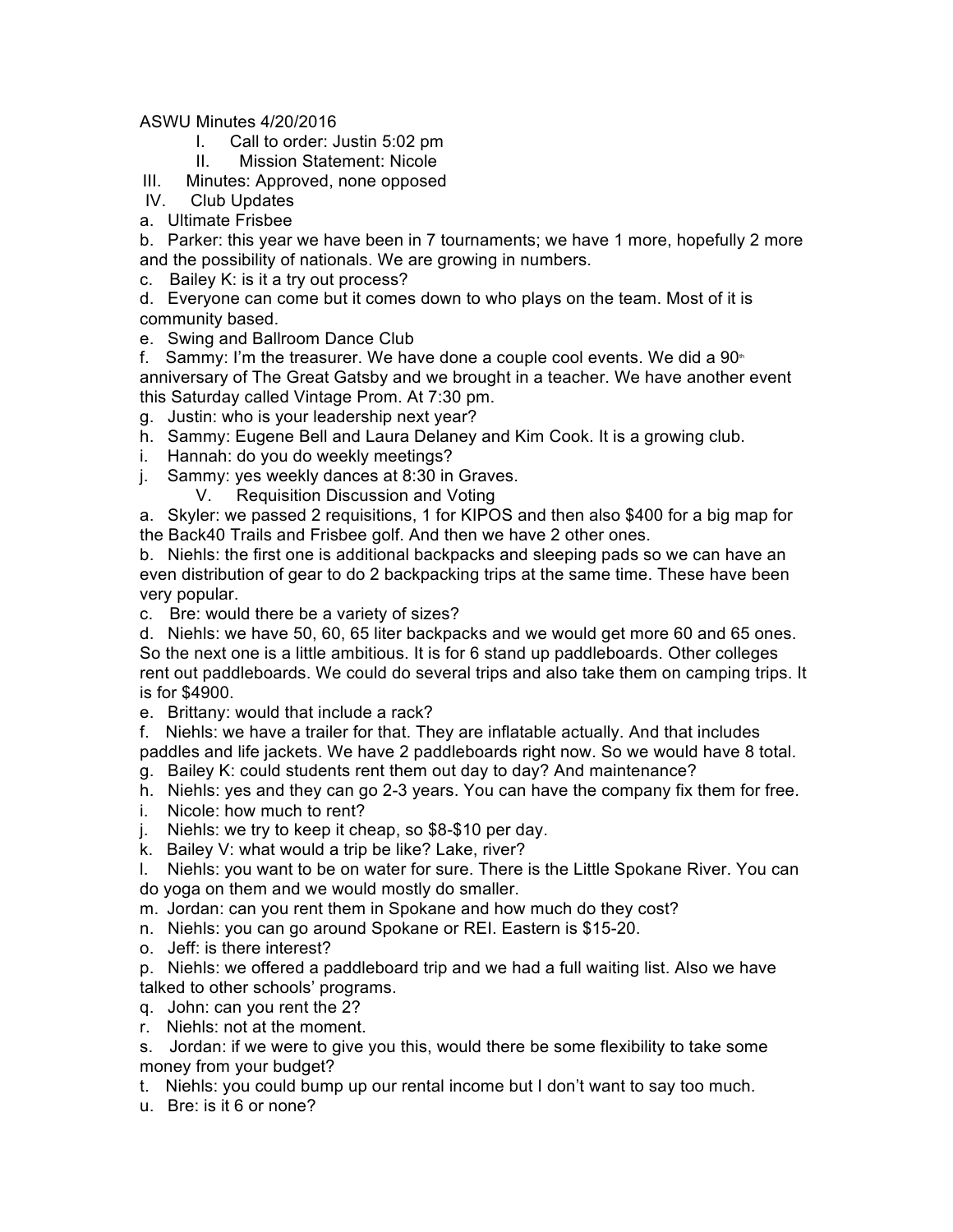v. Niehls: if you want to get 2 then we would take them for sure. We could still rent them.

w. Bre: what is the price difference between running the trips through someone else? x. Niehls: for 10 people it was \$350. But hopefully there would be rental interest. Thank you.

y. Skyler: let's talk about backpacks. They are asking for \$1505. Committee recommended yes. Capital is at \$17,016.

z. Brittany: In budget committee, they asked for backpacks so giving it to them now would be double.

aa. Bre: I would say that if you are giving them the backpacks, then don't give them the backpacks.

bb. Mak: Yes I agree with Brittany.

cc. Rachel: are they getting a bigger budget next year?

dd. Skyler: yes but we vote on the budget tonight.

ee. Rediet: they budgeted for both?

ff. Mak: at least backpacks.

gg. Justin: so we could approve backpacks and subtract that from their budget.

hh. Rachel: all budget things are pretty connected.

ii. Bailey K: I just don't see people who don't have cars could utilize paddleboards.

jj. Bre: every backpacking trip is full so they can do double the amount of trips. And we are encouraging them to use capital.

kk. Kevin: motion to approve backpacks. PASS

ll. Skyler: now that gives us \$15,500. The finance committee feels like there isn't enough data about if students want paddle boards so they want to see more trips.

mm. Norma: also they said they are bringing this up because of having money. That makes me uneasy.

nn. Skyler: if we only give them 3 then it would be \$2500.

oo. Brittany: could they do more next year and see if there is interest.

pp. Rachel: if we give them a budget increase anyway, they can look into that.

qq. Jordan: if you got 2 or 3 they can rent the other ones out.

rr. Nicole: how are we going to get data from only 2 boards?

ss. Skyler: they rent them out from somewhere else.

tt. Rediet: the trip was \$35? That would be a reason why students wouldn't be interested.

uu. Mak: they only charged students \$20.

vv. Rediet: they didn't advertise well.

ww. Rachel: I motion to not approve. PASS

VI. Reports

a. Brendan: I shaved my face and raised \$36. Also we got \$300 more.

b. Bre: Pirate Idol is next Friday. It starts at 7pm in Pirates Cove with a bonfire and raffle and we will have Will McCarr. I will be printing soon. I also could use a couple helpers.

c. Savannah: graduation is 33 days away.

d. Jordan: intramurals are going great. I have been looking at the weather for Spring Fest and it looks like rain for that week.

e. Norma: positive reviews from Second Chance Prom. I also sat in on Board of Academic Affairs, they really care about students. Also had COVAC today. And Boppell Prime Time went great.

f. Kaysee-Li: Amir Ahmed went well.

g. Aric: pass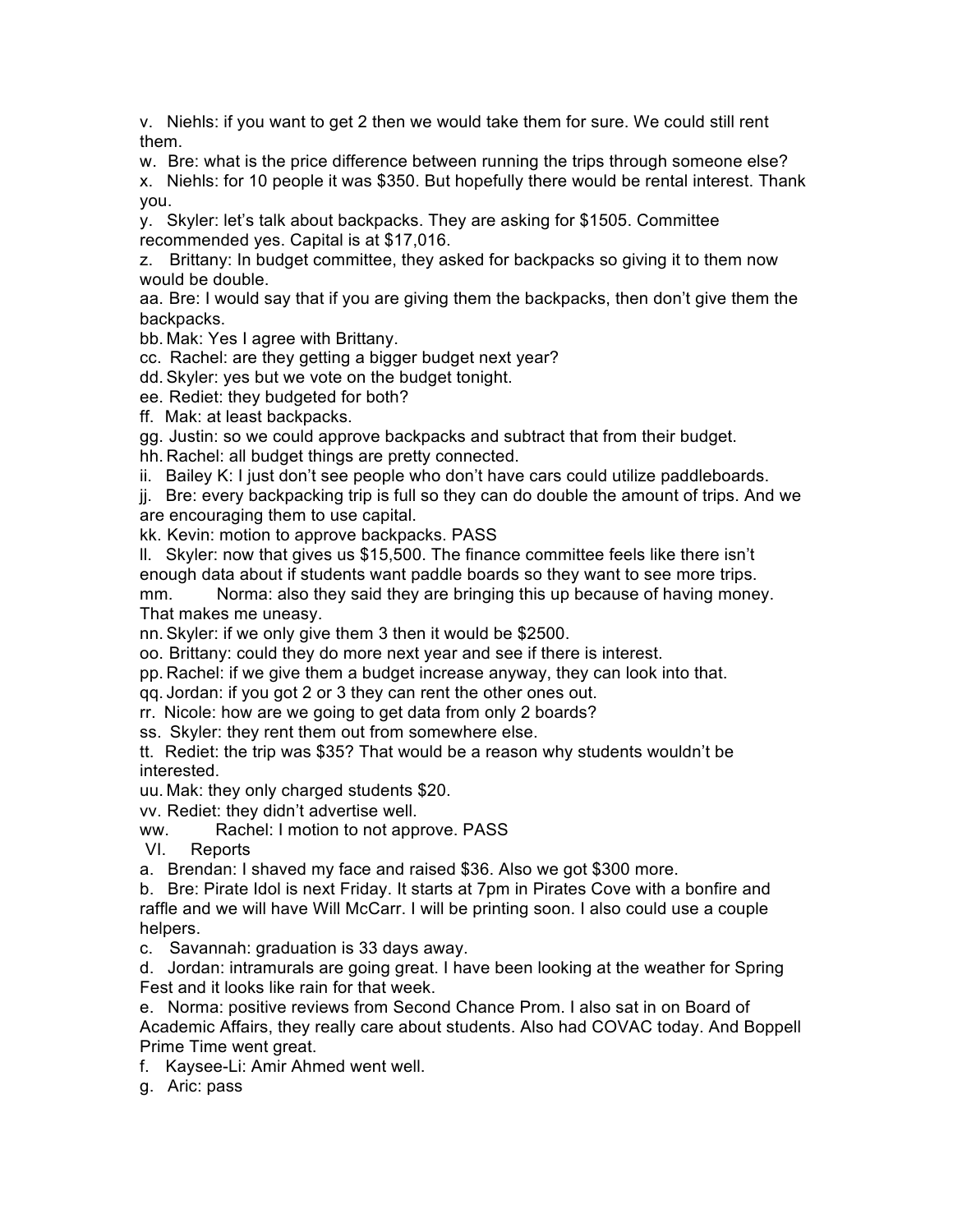h. Mak: I sat on the finance committee, they are so smart. Katie and I are announcing the Duvall Spaghetti Feed so pretty much pay \$3-4 and the money goes to Hope House. It is on the  $28<sup>th</sup>$ .

i. Hannah: is there any roommate search from speed dating? Like maybe a website.

j. Bailey K: people use the Classifieds or other pages or off campus housing search.

k. Rachel: BMac in concert is this Saturday from 11-2. There will be songs and talents and food.

l. Brittany: I heard more complaints about adjunct faculty. People understand, but they speed through and they are easy. I might try to contact someone. Also I had a parking discussion and they are trying to find ways to become a walking campus, a new lot would be \$400,000 and that isn't possible. We have enough spots for the amount of labels.

m. Jeff: Stuville Birthday Bash is next Friday. There will be cake and ice cream and a DJ. We are making it a celebration weekend. We will have alum coming on Thursday and then an Unplugged.

n. Katie: sat on the board and I really loved that. Also Kim and Ann Storm came and they were a hoot.

o. Adam: Saturday is BMac in concert and also SIRC. Spokane Intercollegiate Research Conference (Justin)

p. Justin: that is all regional colleges on our campus.

q. Brenna: ordered t-shirts, spring fest big poster came in and it looks good. The Instagram cutout came as well. I sat in on a board meeting.

r. Whitney: Earth Week starts on Friday. We just got t-shirts today. We will give them out for free this Friday and there will be piglets and bunnies.

s. Nicole: our service project is on Saturday in the KIPOS garden.

t. Nate: the swimsuit drive, it was a very mediocre success but better than nothing. Shoutout to Rediet, Nicole and Kevin for volunteering.

u. Kevin: For the service project, we have Petit Chat donating to the orange car fund.

v. John: track is headed to conference tomorrow.

w. Bailey K: baseball and softball are hosting their conferences here. Whiffle ball tournament sign ups are now. I have money that I need to spend so I was thinking of donut for the softball game.

x. Chase: peanuts.

y. Bre: how much money?

z. Bailey: like \$600.

aa. Bre: what about sandwiches?

bb. Bailey: parents usually provide lunch.

cc. Connor: this is issue 15. It is a photo from second chance prom. Also very notably, we have a contest going on the back. It is draw your own cover and we will run it for issue 16. Other than that, pick up one or 10 or 50. Our applications close on Friday.

dd. Hannah: where do the submissions go?

ee. Connor: email or drop it off.

ff. Chase: can it be a photo.

gg. Connor: why not.

hh. Norma: my residents love the Whitworthian.

ii. Bailey V: Te-dashii is this weekend. If you still have clothespins, bring them to me tomorrow.

jj. Niehls: this weekend is our rafting trip and we had to do a switch around to

Wenatchee river. Then we have our Leavenworth climbing trip the next weekend. kk. Ryan: pass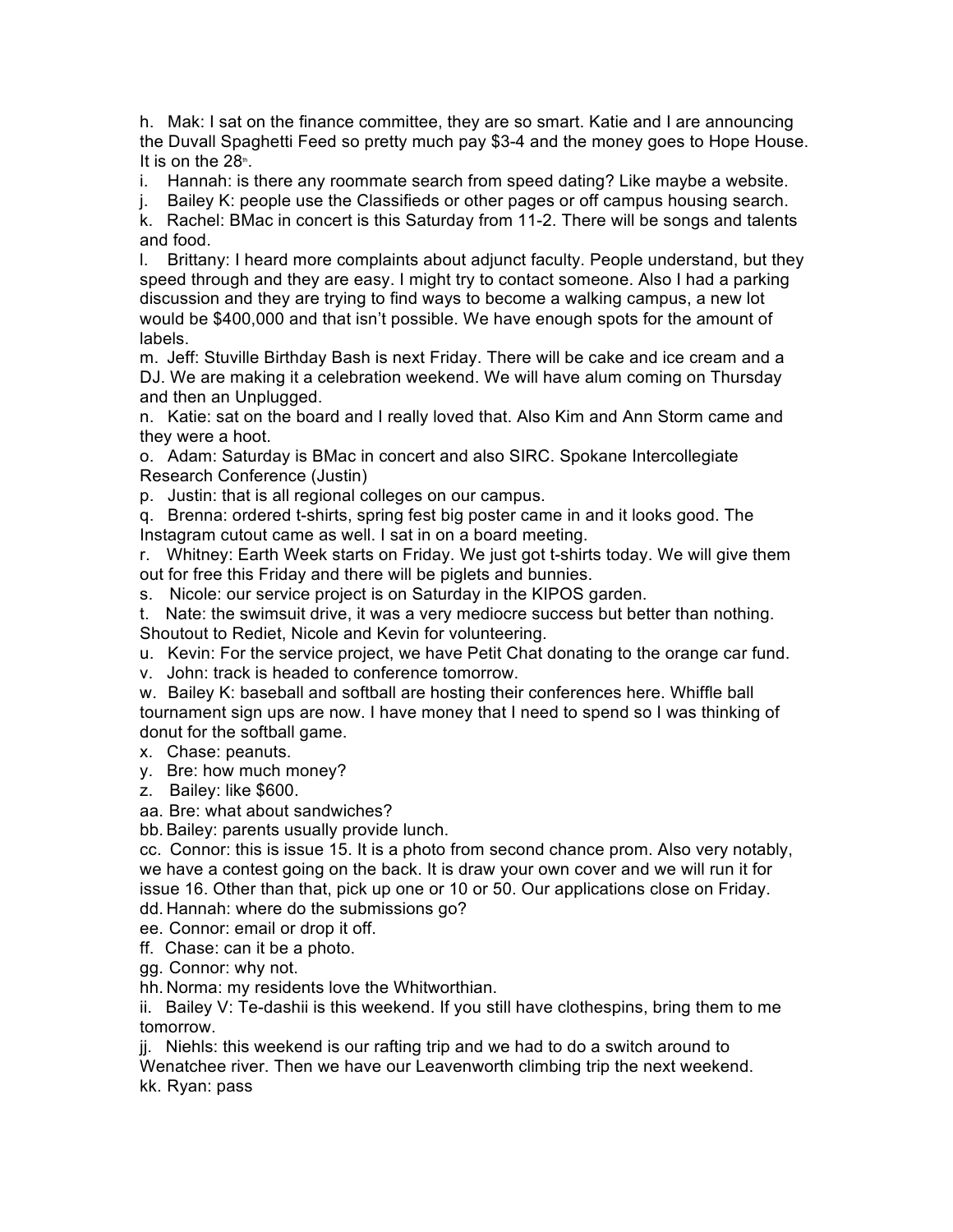ll. Rediet: Take back the Night is this Friday. Also Te-dashii is a big deal so really publicize him. This is Abby she is the future senator.

mm. Chase: first, they are looking into the next building project: a sporting facility in place of Graves. They are looking at pricing. All buildings are based on donations. Other things, on brand insight, in the next few weeks we are going to finalize the new Whitworth seal. It will be changed to the new essence of Whitworth.

nn. Mak: so when we return all the logos will be changed?

oo. Chase: yes. We are phasing it all out and then it will be new.

pp. Norma: how will it affect the bookstore?

qq. Chase: it is called a sale.

rr. Bailey K: is there any talk of a pirate?

ss. Chase: there was talk and it was noted.

tt. Justin: the communication director hopes to update us.

uu. Dayna: how much will it cost to rebrand?

vv. Chase: they haven't said.

ww. Justin: it is budget neutral. Nancy Hines can hopefully explain. I have been in contact with her to invite her to speak to ASWU on the rebranding program (Justin) xx. Savannah: I would add that sitting on this community, it is a positive thing and the whole reason is to get a better understanding of our community.

yy. Chase: also a note about cars. Be aware that people are getting into your cars. Also cars stolen. Just a note to keep stuff out of cars.

zz. Connor: on my way over here, there was a van parked and there was looked to be tools in the window and I just realized this. All speculation. I was trying to add to the fear.

aaa. Chase: the 10 $\degree$  is passing the torch. Your new person needs to be in Chambers during GE330. And then MVPS. If you did anything with Second Chance Prom, you get a piece. And then one more, Kasey-li for about Amir Ahmed.

bbb. Justin: Beck talked about budget next year and in the coming weeks we hopes to do a student panel. Also I sat in on a board committee. There is going to be a new website for undergrad admissions. I am going to read through the voting members. We have everyone.

ccc. Skyler: FSPOs first. Anything in yellow has been changed. Any discussion, motion? ddd. Mak: motion to approve as revised. PASS

eee. Skyler: we budgeted in committee. Today Kasey-Li told me our numbers didn't add up and it is true. Anything in red wasn't added for some reason. So really, we went over budget by \$4780. Also another issue is En Christo didn't ask for money but we got a bill from Sodexo from them and it wasn't what they expected. It was different. So Linda and I talked to the En Christo president and they think Sodexo made a mistake, but we are afraid they won't have any money. So I propose that the money from unallocated moves that to their account. To cover everything else that we screwed up, I have made 5 options of how to take money from different places. The first is Chapel going down to \$2400 since we are adding a coordinator with a budget. Our mascot back to \$500 from \$700. Also cultural events. We are just keeping it the same at \$16,900. For Bailey V. we decreased but we gave her more than she asked for. Also I put our readership back to what it was. Then I gave whatever was left over to En Christo. fff. Bre: so unallocated is at \$0?

ggg. Skyler: yes for all the plans.

hhh. Dayna: next fall you could move some in requisitions.

iii. Whitney: do people have qualms?

jjj. Kaysee-li: I have qualms about the cultural money.

kkk. Kevin: you could chop \$500 off of my budget.

lll. Savannah: also off mine.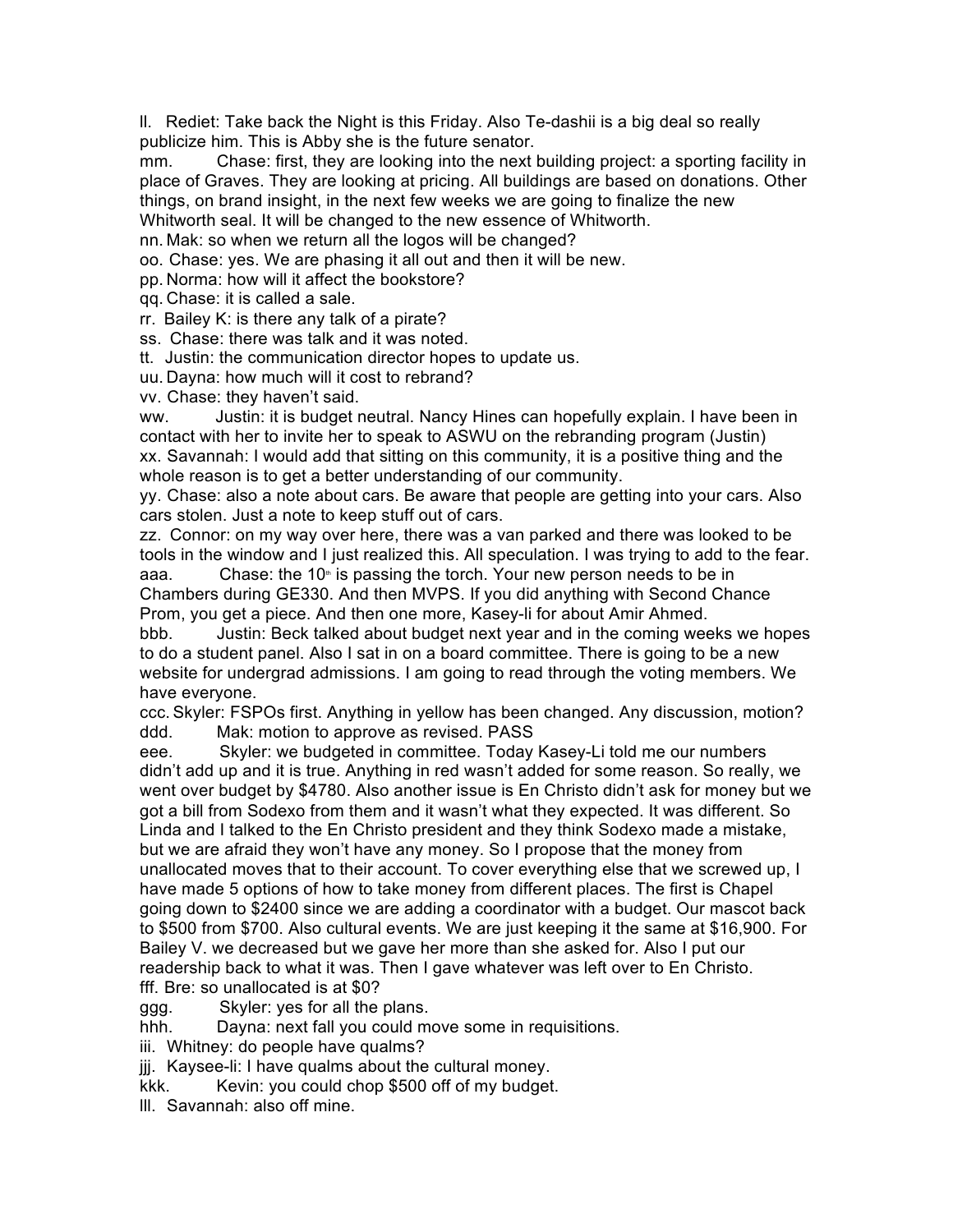mmm. Justin: so we approved the requisition for outdoor rec so perhaps we take a \$1000 from that.

nnn. Niehls: the whole reason we did that is because of capital. Because we are getting backpack, we would use that money for other gear for students. You could add \$500 to our rental collections.

ooo. Norma: how much budget for movies do you use, Bailey?

ppp. Bailey: we play one every 2 weeks.

qqq. Mak: so add \$500 to the rentals.

rrr. Skyler: option 2 is not giving en Christo money. The  $3<sup>a</sup>$  is no app.

sss. Dayna: isn't the policy no money for clubs in the red?

ttt. Skyler: they can't use it until they fix it.

uuu. Dayna: we could just give En Christo nothing.

vvv. Skyler: well they will be \$0, so they would go into the red with money.

www. Dayna: so will they go into the red?

xxx. Skyler: the fear is the summer program costs may put them to \$0, most likely not the red. Requisitioning for that would be \$4000. We would be giving them \$2000- \$3000.

yyy. Bailey K: would this be a new standard that if there is a possibility of them going to \$0 will this be a new standard?

zzz. Skyler: well I think it all goes to the fact that En Christo came and presented no budget with their estimation. I think give them a little grace. Also they hadn't gotten a bill till after they presented. Ok so option 4 is pulling more money from En Christo. Same with the last option.

aaaa. Mak: so the  $4<sup>*</sup>$  option is the same as the first but we leave cultural and mascot the same but give less to En Christo.

bbbb. Bailey K: I was going to have the \$250 moved to Monday Madness.

cccc. Bre: I think if people are now saying people aren't saying their budgets don't need to be that big then give it to En Christo.

dddd. Katie: I don't agree.

eeee. Justin: the point of the off campus student is to receive as much per student as on campus.

ffff.Bre: even if you have Niehls make \$500 and take \$500 from senior, then En Christo still gets a decent amount.

gggg. Mae: where does the \$500 go from?

hhhh. Kevin: off campus would mean there is less events.

iiii. Savannah: for mine, it's all about how you spend your money, so there won't be a significant impact.

jjjj. Bailey V: if we can feed people than I would rather do that than another concert or event because we are a school of mind and heart.

kkkk. Skyler: so a modified first option? So En Christo gets \$2900, readership goes down, events and entertainment and spring fest go down, cultural down and mascot and also chapel.

llll. Justin: to increase the rental income for \$500 so \$500 can go to cultural events. mmmm. Norma: also the leadership retreats went up so we should take from there.

nnnn. Skyler: half of that budget goes to Sodexo though. Also most of it is for the Fall Retreat. Does anyone agree with Justin?

oooo. Mak: I motion. PASS

pppp. Mak: can we motion to pass this?

qqqq. Kaysee-li: can I get \$500 more?

rrrr. Whitney: can you take \$250 from off campus and \$250 from senior class?

ssss. Katie: I think of all the budgets, off campus should keep the budget they have.